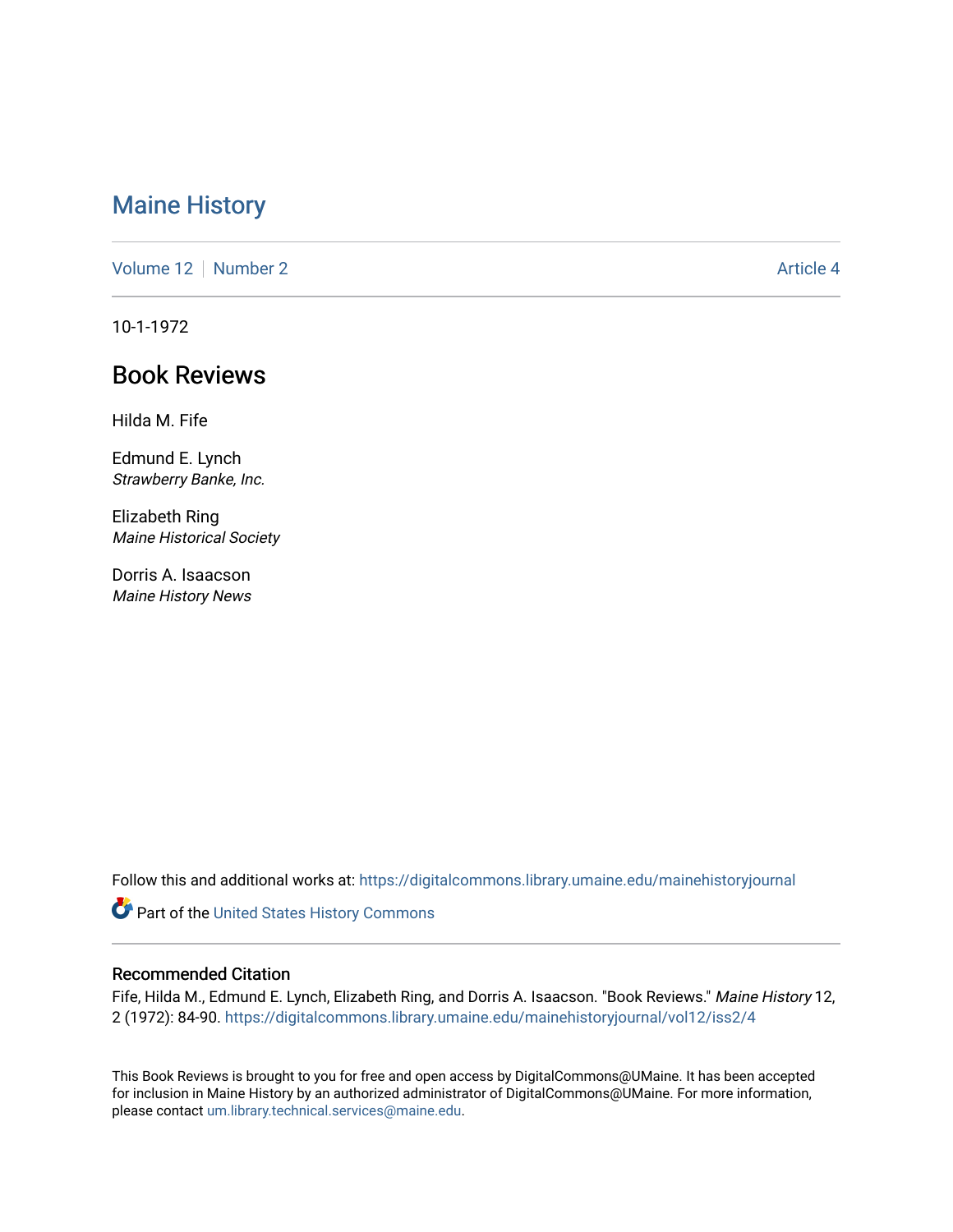## *WRITINGS IN MAINE RISTORI Books*

*Uncollected Short Stories of Sarah Ome Jewett.* Edited with an Introduction by Richard Cary. Waterville, Colby College Press, 1971.

In these days of love of antiques and other evidences of the past, the stories of Sarah Orne Jewett appeal strongly to those who have memories of living on <sup>a</sup> Maine farm or in <sup>a</sup> Maine village. The sights and sounds and smells of the countryside permeate her work, and her characters are people we have known. We come across details and turns of speech we have forgotten for years: "to salt the sheep," " to sit on <sup>a</sup> *cricket* [hassock or low stool]", "to wear <sup>a</sup> *cloud* [veil] over a re-trimmed hat", "I've spoken for a *tease* [a kind of cab?]," "she had *heired* some good furniture." [Query: Does anyone know what is meant by *quarter* in this expression from "The Dulham Ladies: "piecrust that was, without exaggeration, *half <sup>a</sup> quarter* high"?].

Most readers are familiar only with Jewett'<sup>s</sup> masterpiece, *The Country of the Pointed Firs>* and perhaps a few short stories in anthologies, *k* quarter of <sup>a</sup> century ago it was almost impossible to buy copies of the book in sufficient quantities for class use. But the hundredth anniversary of her birth  $(1849)$ instigated a renewed interest in this writer of the Maine scene and Maine character, an interest that has continued to expand and deepen. Paperback editions of *The Country of the Pointed Firs* and of *Deephaven* and a reprint of her article for the *New England Magazine*. "The Cid Town of Berwick," have again made her best known works available for the public. Biographical and critical studies continue to appear as students and critics of American writing study her life, her subject matter, and her style. Now Professor Cary and the Colby College Press have made it possible to read also those stories, sketches, and essays that appeared in periodicals but were not collected into book form.

Most of Miss Jewett's work appeared first in maga-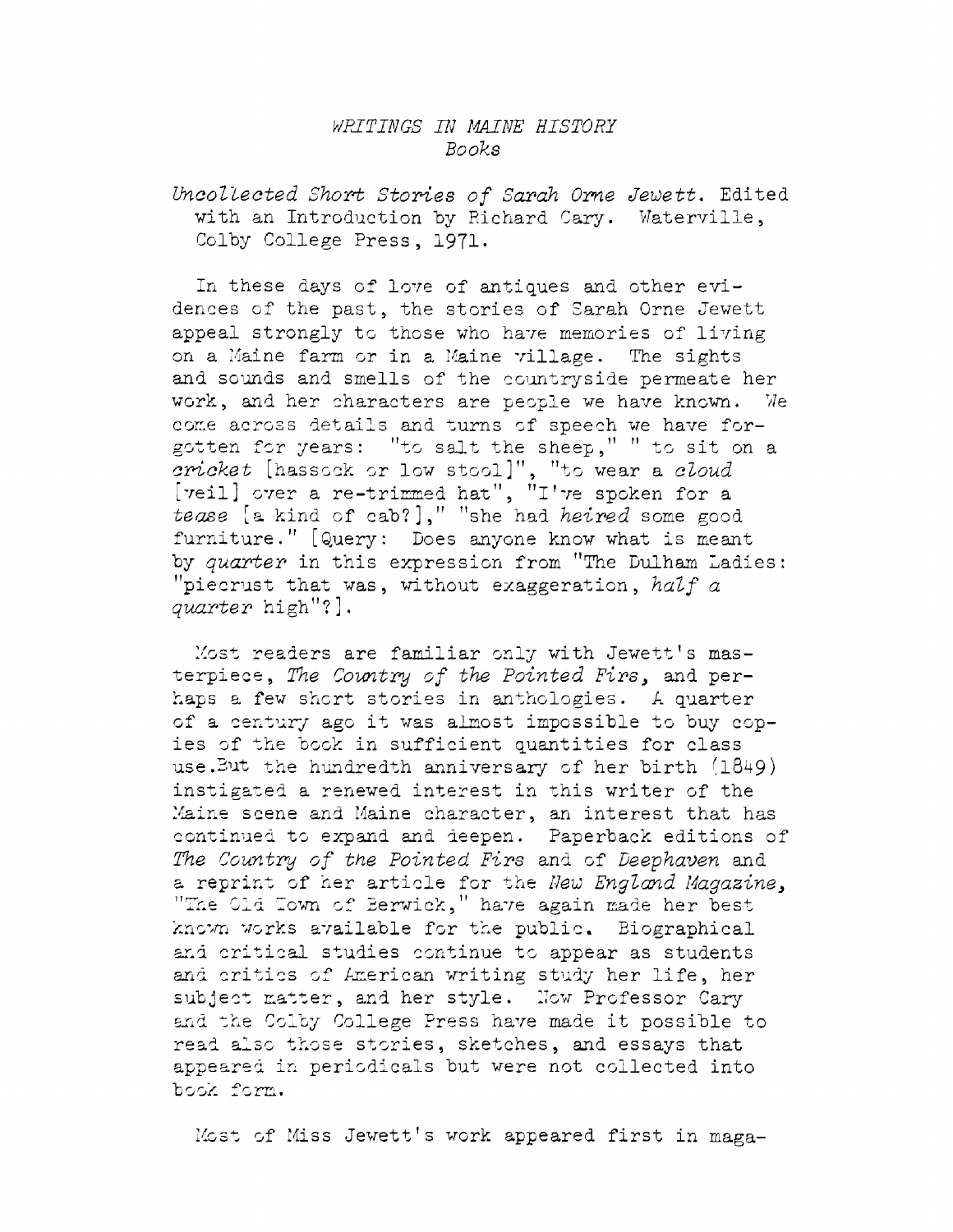zines and newspapers. She collected many of them into several books, such as *Deephaven, Country Byways* and *Play Days* (children'<sup>s</sup> stories). *Uncollected Short Stories* presents in chronological order forty-four tales and sketches that she had chosen not to have republished, as well as <sup>a</sup> list of fourteen children'<sup>s</sup> stories not as yet reprinted. Her autobiographical piece, ''Looking back on Girlhood," written for the *Youth9s Companion* in 1892, prefaces the collection. This is particularly gratifying, for it is, as Cary remarks, ''often cited, yet not readily accessible."

Sarah Orne Jewett was always intrigued by the history and geography of lower York County, where she lived. <sup>A</sup> reader familiar with the locality can recognize many of the places — rivers, roads, hills, even some old homes and other buildings — that she wrote about. She frequently made use of local history and tradition in her stories -- the orchard that developed from a small apple tree brought from England in <sup>a</sup> tub by an early settler, Cromwell'<sup>s</sup> deportation of Scottish prisoners to York and other New England areas, Indian attacks, the Revolution, the War of 1812, the Civil War, the beginning of the summer resort business, the establishment of mills, and factories, and the building of the railroad. The coming of these industries brought new people into the old communities, especially French-Canadians, and Irish. Always with understanding and appreciation of the contribution made by these later settlers, she brought them, too, into some of her stories, with their traditions, their customs, and their own forms of speech.

The quality of these stories varies, as any reader will see. The endings of some, especially the earlier ones, are marred by the pointing out of the moral, or they are too obvious, too contrived, or too abrupt; some of them, however, have very effective conclusions. one or two even ending with a surprise twist that is yet logical. These are several in which the suspense is excellent. Usually the local people appear truly alive, and one easily recognizes them or their twentieth-century counterparts. Who does not know two such women as these? "You would have thought that a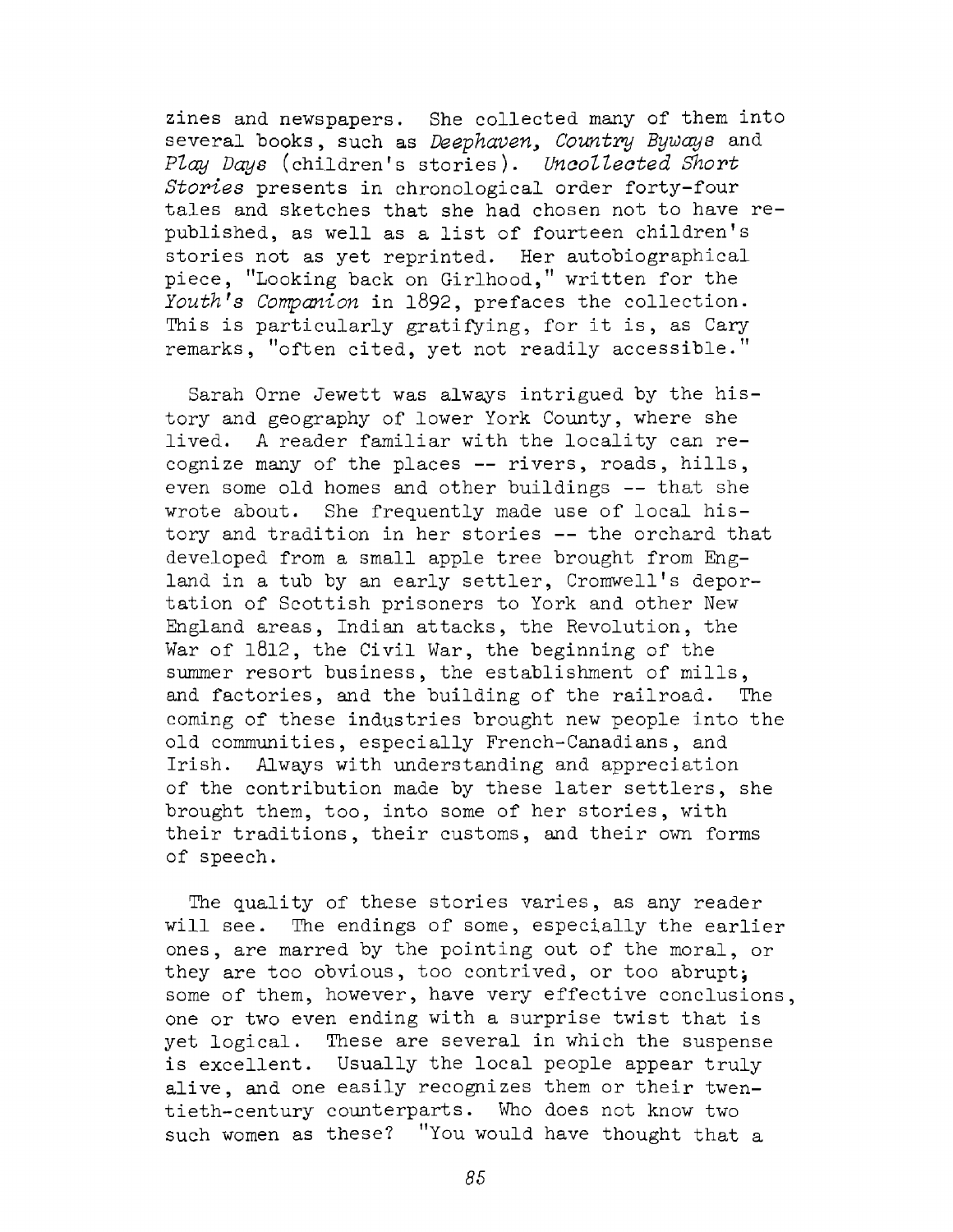very elegant blue-jay had come to make a late afternoon call upon such a brown chippy-sparrow as Miss Debby Gaines." She writes the local speech with <sup>a</sup> light, subtle, masterly touch. <sup>A</sup> person almost hears it as he reads along; he does not have to plow laboriously through phonetic spellings that hide rather than reveal what is being said.

In addition to providing the Jewett enthusiast with forty-four more stories, this collection is valuable in showing the author'<sup>s</sup> development in the art of writing. The earliest tale, for instance, opens with this sentence, "This story of mine may interest some reader," and concludes with "How do you like my story?" The second one begins with <sup>a</sup> question about the title, followed by the author'<sup>s</sup> replying, "I thought you'<sup>d</sup> ask me that.... Don'<sup>t</sup> you dare to skip <sup>a</sup> word, because, if you should behave improperly, you might not find it [the answer to the question] after all." In time Miss Jewett learned either to keep herself out of the story or to be an integral part of the action rather than <sup>a</sup> coy or patronizing commentator on what happened or on how her reader should react. <sup>A</sup> few years later in *Deephaven,* her first book (a collection of sketches that had recently appeared in the *Atlantic Monthly ),* her writing had become more fluent and flexible. By the time of *The Country of the Pointed Firs* she was writing in <sup>a</sup> style — simple, natural, clear, and full of life — that was the admiration and sometimes envy of her contemporaries, as is E. B. White'<sup>s</sup> today.

This is a book of interest primarily to the Jewett scholar and the Jewett enthusiast, who are grateful to Professor Cary for bringing together in one volume the forty-four stories and the autobiographical essay for their convenience, their study, and their pleasure. Some minor flaws distract or annoy the reader, especially such typographical errors, as "a kind of *freindly* visit," [page 285], "The first *think* I thought of" [page 22], and <sup>a</sup> couple of omissions or transpositions of lines of print. The editor'<sup>s</sup> fascination with long, unusual words (horripilating, p. xvii, for example) sometimes draws attention from what he is saying, and occasionally a patronizing tone slips into his informative and helpful introduction.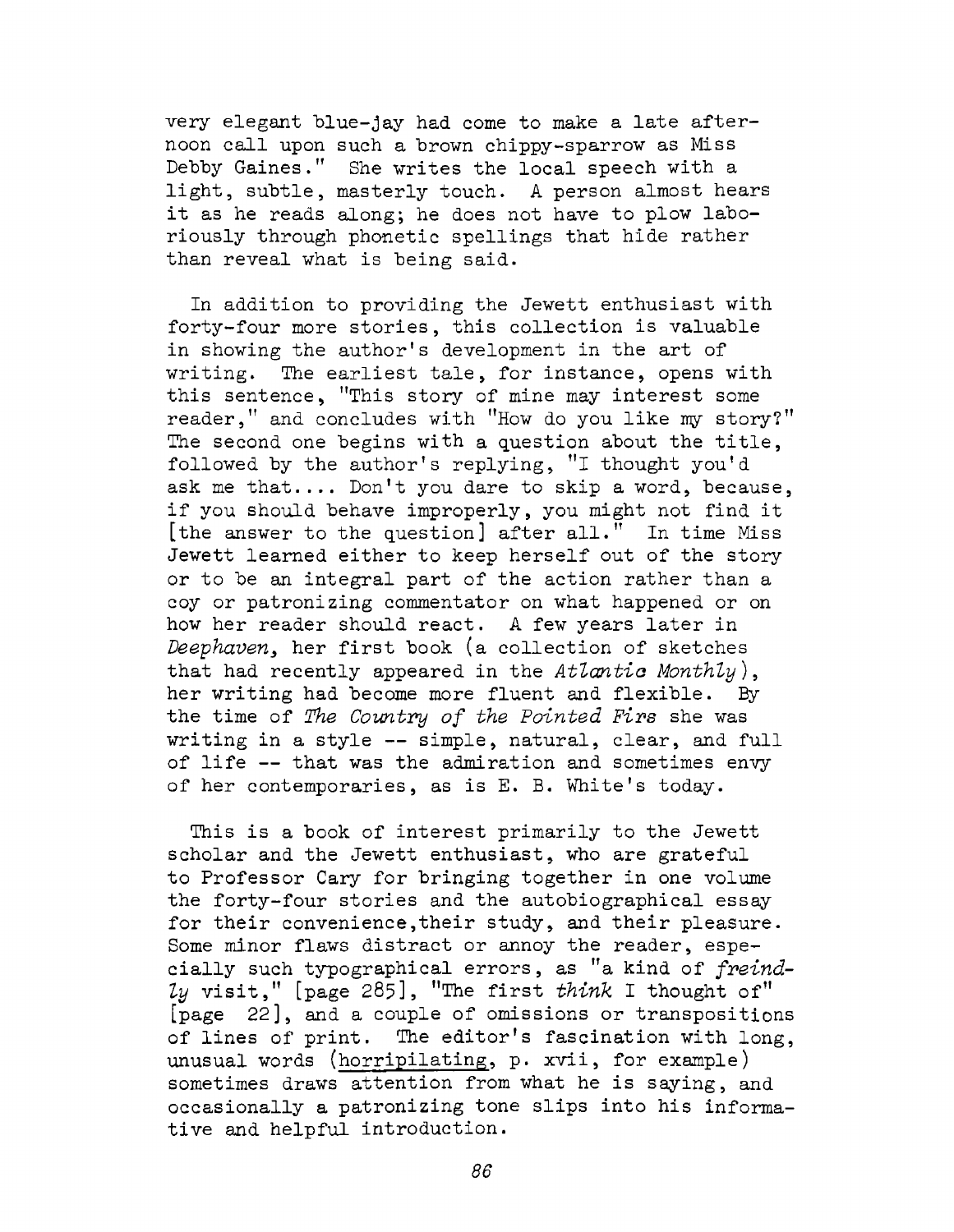In general this collection of stories reinforces Sarah Orne Jewett'<sup>s</sup> good critical judgment of her own work in deciding which of her periodical publications were not to be included in her books, although, as Professor Cary observes, ''more than once she left out better than she put in." He feels that seventeen of the selections in this book are "up to Miss Jewett'<sup>s</sup> optimum level." This reviewer agrees with his statement, though only ten of her independent choices coincide with his.

It is to be hoped that there will be reprints or new editions of other stories and sketches of Sarah Orne Jewett's, based on those that she herself collected into books that are today so hard to find.

> Dr. Hilda M. Fife Eliot, Maine

Guldbeck, Per E. *The Care of Historical Collections: <sup>A</sup> Conservation Handbook for the Nonspecialist.* Nashville, American Association for State and Local History, 1972.

We like to think of ourselves as professionals as we zoom off to Mexico City to exchange parochialisms or read yet another tome on the wooden mallet-head makers of Crossed Sticks, Nova Scotia. There is a practical approach to the business of museums and I believe, *The Care of Historical Collections: <sup>A</sup> Handbook for the Nonspecialist* by Per E. Guldbeck, expresses this fact with clarity and qualification. Fear of the reactions of contemporaries, the possible use of outdated material or the potential publication of mistakes and misprints frequently provides a man with justification for not writing. To overcome these reservations an individual must be fervently committed to his purpose. Professor Guldbeck, Research Associate with the New York State Historical Association, has produced what he espouses as a working conservator under conditions not unfamiliar to many of us. In his capacity as <sup>a</sup> teacher of this subject in the classroom for the past eight years, he has accepted the responsi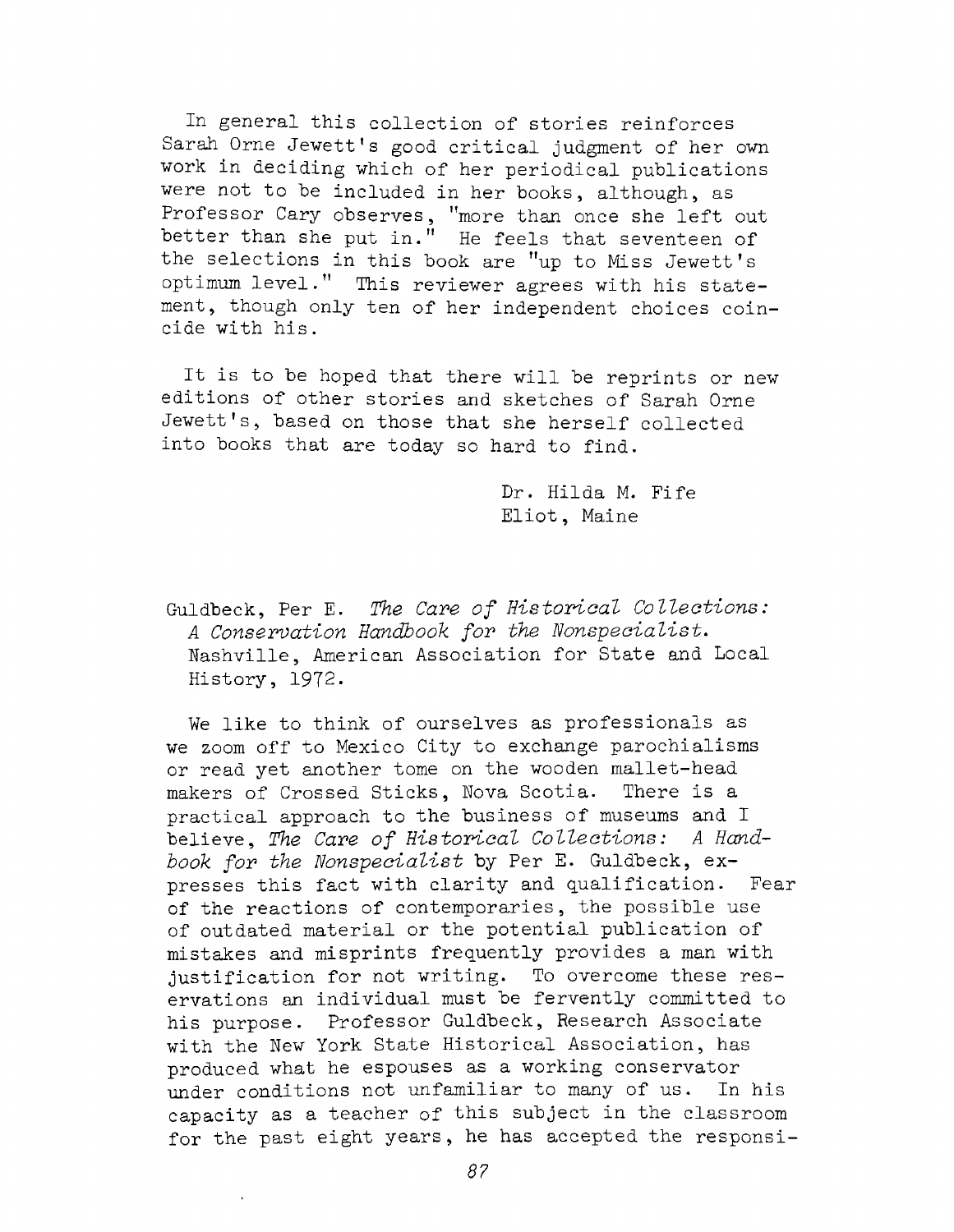bility of interpreting and writing with <sup>a</sup> dedicated pragmatism and expertise.

The basics are illuminated in this paperback text. It is comforting to know that the American Association for State and Local History continues to maintain its obligation to the very local society. They have underwritten <sup>a</sup> workbook not <sup>a</sup> bible. Although the extraneous photographs are too small and of poor quality, the *Appendices* are complementary and pertinent as are the *Suggested Reading Lists* at the end of each chapter.

Conservation as a philosophy and a discipline has been always controversial. Any publication on the subject is not going to be inclusive of all men or ideas. Professor Guldbeck in his own words requests the reader to use common sense:

> <sup>A</sup> work that attempts to precis the field of conservation encounters not only the possibility of errors, but of contrary opinions in approach to and methods of treating artifacts. For this reason I emphasize again that readers should and must make use of the reading lists and keep abreast of new literature, (page x)

Yet there are primary procedures that are universal. The first half of Guldbeck's text is devoted to these issues. Mundane but essential topics such as storage, security, fire protection, environment, documentation and the workshop area itself are discussed in <sup>a</sup> language for the layman with a churchmouse pocketbook.

I am sure the final chapters on *First Aid For Artifacts* will cause mild apprehension among some authorities. However, the text is verbose in its caution:

> Keep in mind these principles no matter what materials you are working with: know as much as you can about the object, identify the problem and the required treatment, plan ahead thoroughly, and proceed cautiously. Remember that we are discussing first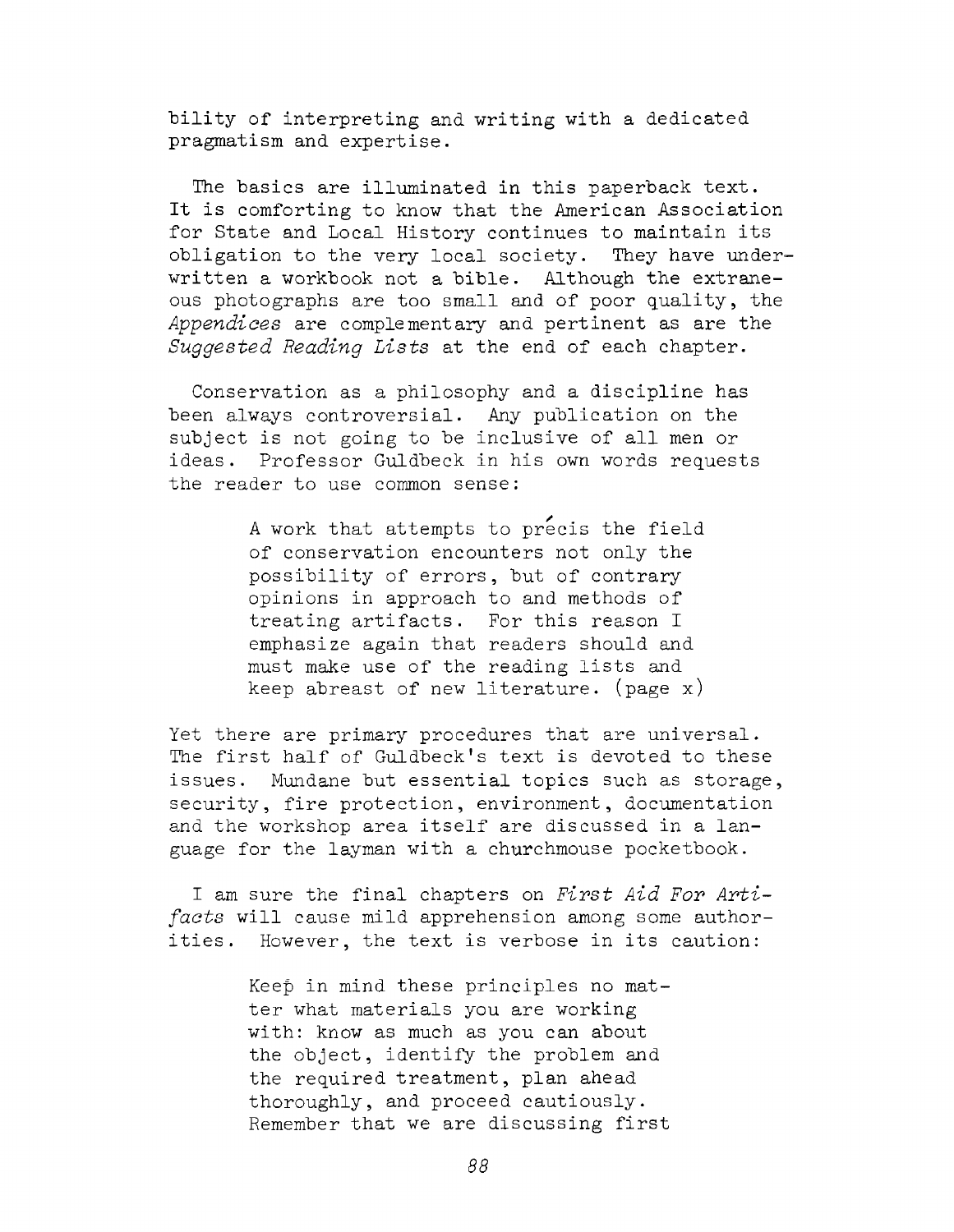aid, not major surgery - when a project is likely to take'you beyond the scope of your experience and knowledge, admit it, and call in <sup>a</sup> specialist, (page 61)

Museum-oriented people have been much too casual in their interest in the object. Attitudes about our collections would be enhanced if we were to acquire even a modicum of that very rare virtue - humility. *The Care of Historical Collections* stresses the need for the understanding of the artifact. doubt, after <sup>a</sup> thorough study of the book, that it was written by a man who has this understanding. The responsibilities of a collection are multitudinous and varied but none of them make sense without absolute respect for the integrity of the objects. That is what *The Care of Historical Collections*, A *Conservation Handbook for Nonspecialists* is all about.

> Edmund E. Lynch, Director Strawbery Banke, Inc.

Hale, Robert and Agnes. *Cushing\*s Island: Tmo Memoirs.* [Privately printed, 1971]

This is <sup>a</sup> frankly nostalgic account of an island in scenic Casco Bay only a short distance from the mainland bordering on Portland Harbor. So short, in fact, that easy commuting between the two made the island a mecca for those select few who withdrew from the city at the end of <sup>a</sup> hot summer'<sup>s</sup> day to. join their families and enjoy the cool breezes blowing in from the Atlantic past Portland Light, <sup>a</sup> stone'<sup>s</sup> throw away. The style of the authors in describing the leisurely activities of the"summer people" seventy-five years ago is as engaging as the simple pastimes they describe. Both memoirs are delightful in recapturing the pace of <sup>a</sup> bygone day, not so far removed in point of time as in the ever accelerating tempo of the times. Charades, playing Tinkle Bell and other games, a walk to Whitehead after midnight to watch the sunrise, ''the warm and windless nights" on the front lawn when the moon was full, <sup>a</sup> dip in the ocean in <sup>a</sup> swim suit that